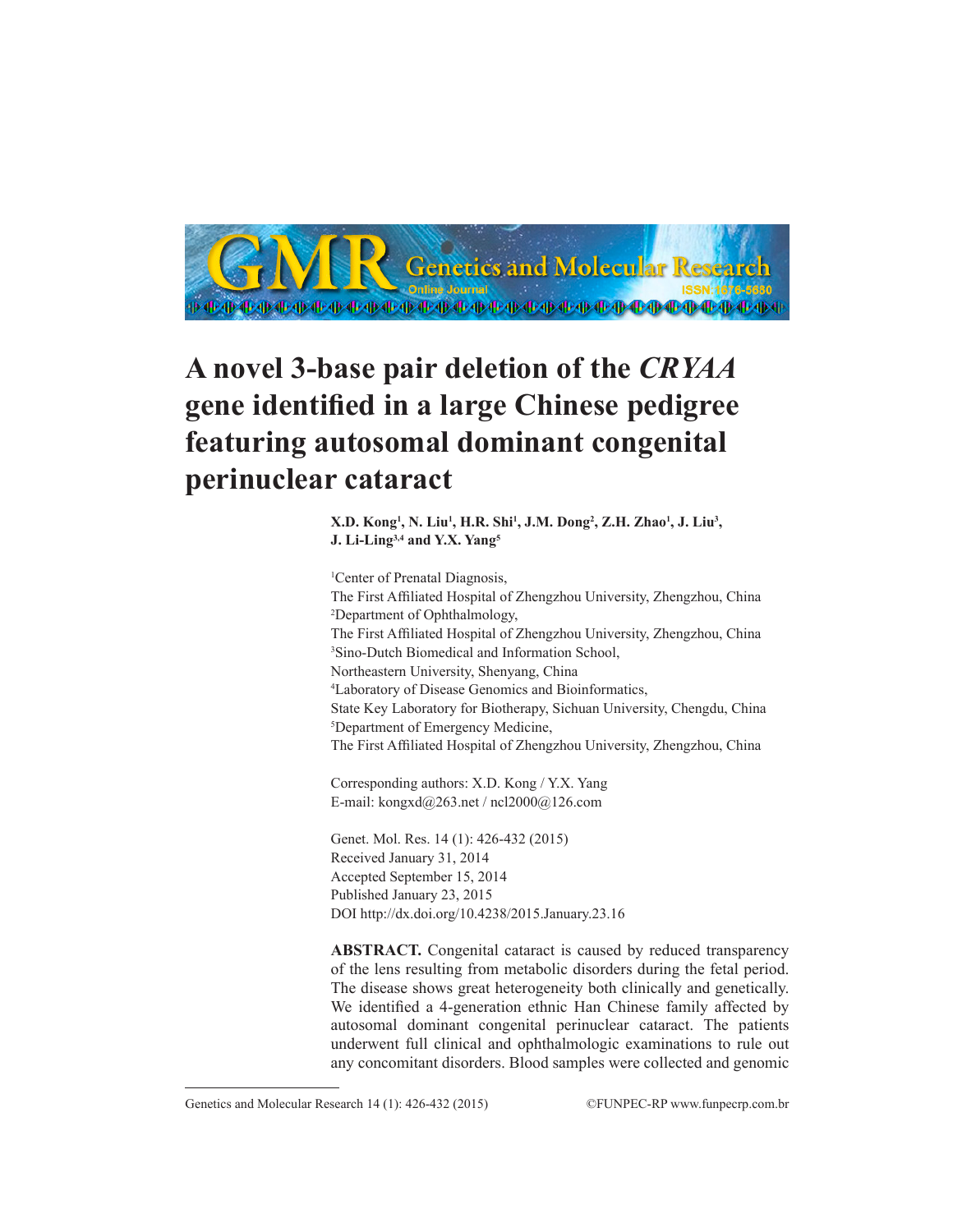DNA was extracted. Potential mutations in the candidate gene alpha A crystallin (*CRYAA*) were screened. Prenatal diagnosis was then provided for a fetus of the affected proband by chorionic villus sampling. In all patients, DNA sequencing of the *CRYAA* gene revealed a novel 3-bp deletion mutation in exon 3 (c.246\_248delCGC), which led to deletion of codon 117 encoding arginine (p.117delR) in the peptide chain. The same mutation was not found among unaffected and healthy individuals. Bioinformatic analysis revealed that although the c.246\_248delCGC is an 'in-frame' mutation, removal of arginine resulted in a significant change in the protein structure. The fetus did not possess this mutation and was confirmed to be healthy at 1-year follow-up. A novel diseasecausing mutation, c.246\_248delCGC (p.117delR), of the *CRYAA* gene has been identified in a Chinese family with autosomal-type perinuclear congenital cataracts. This is also the first report of prenatal diagnosis of this type of congenital cataract.

**Key words:** Congenital perinuclear cataract; *CRYAA* gene; Gene mutation; Prenatal diagnosis

# **INTRODUCTION**

Congenital cataract is caused by reduced transparency of the lens resulting from metabolic disorders during the fetal period. It is the second most common cause of blindness and amblyopia. The incidence of non-syndromic congenital cataract has been estimated to be 1-6 of every 10,000 newborns (Santana and Waiswo, 2011), for which genetic types account for approximately one-third (Lambert and Drack, 1996). Genetically, the disease features great heterogeneity, with at least 42 loci mapped to date (Hejtmancik and Smaoui, 2003). Various patterns in inheritance, including autosomal dominant, autosomal recessive, and X-linked, have been described, among which autosomal dominant is the most common. At least 14 genes have been associated with autosomal dominant congenital cataract (ADCC), including *CRYAA*, *CRYAB*, *CRYBA1/A3*, *CRYBB1*, *CRYBB2*, *CRYGC*, *CRYGD*, *GJA8*, *GJA3*, *MIP*, *BFSP2*, *PITX3*, *HSF4*, and *MAF*.

# **MATERIAL AND METHODS**

## **Patients**

We identified a large ethnic Han family from Henan, China, which included 10 patients from 4 generations (6 males and 4 females), affected with ADCC (Figure 1). The proband, aged 33 years, complained of blurred vision and poor eyesight since birth, but had no other eye discomfort. She received lens implantation, but gave birth to an affected girl in her first marriage. As she was pregnant again during her second marriage, she requested genetic counseling and prenatal diagnosis. Examination of her mother, who did not receive lens implantation, revealed central opacities, mild fetal nucleus opacity, and peripheral annular zones of opacities. The patient was without other ocular and systemic disease. All other affected individuals from the family have similar bilateral perinuclear cataracts but no systemic disease.

Genetics and Molecular Research 14 (1): 426-432 (2015) ©FUNPEC-RP www.funpecrp.com.br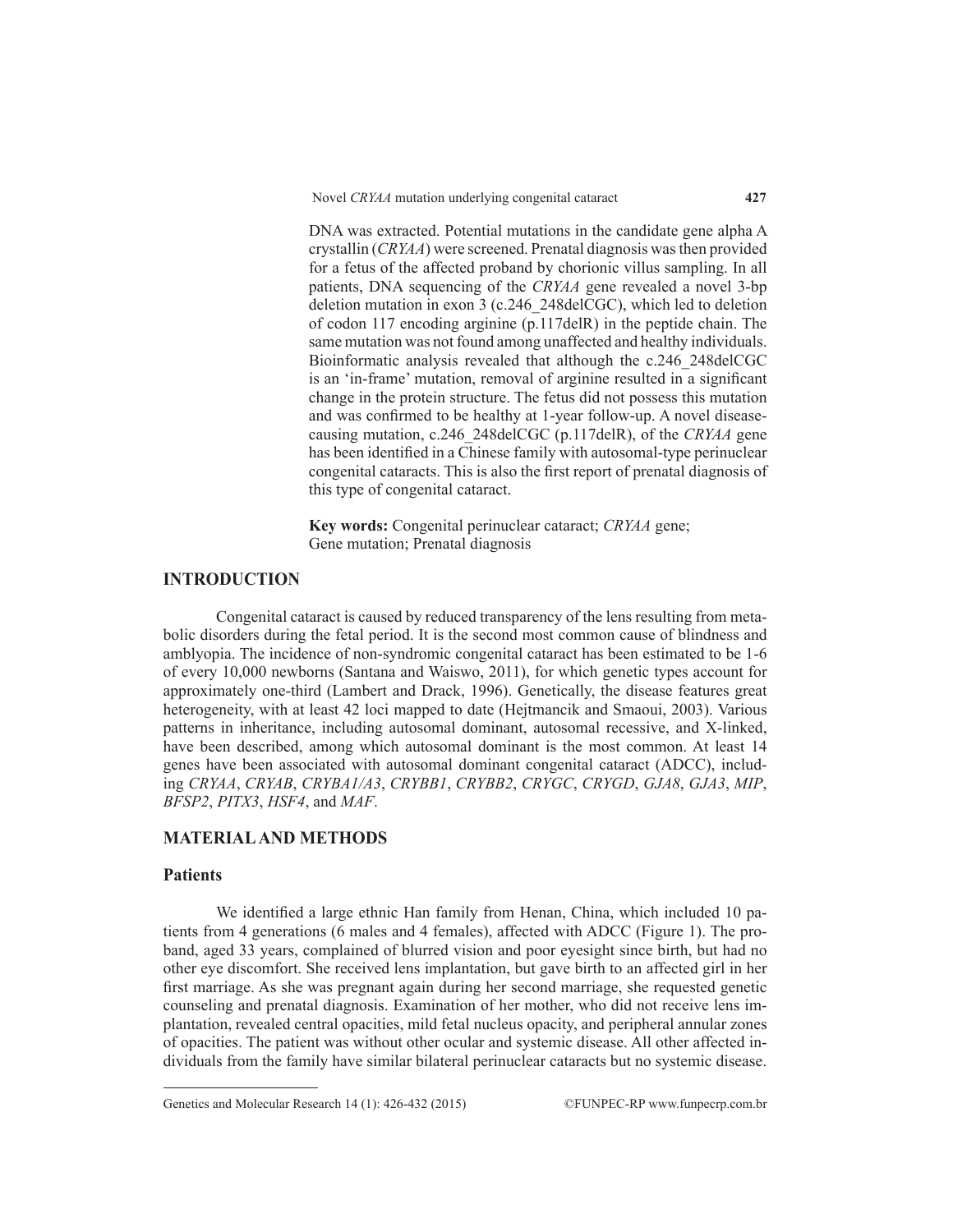## X.D. Kong et al.

# **DNA extraction**

After obtaining informed consent, peripheral venous blood samples were taken from available family members. DNA was extracted using a DP318 kit (Tiangen Biotech, Beijing, China). For prenatal diagnosis, a chorionic villus sample was taken at the 11th gestational week. Fetal DNA was extracted with a DP316 kit (Tiangen Biotech).

## **Polymerase chain reaction (PCR) and DNA sequencing**

Potential mutations in the alpha A crystallin gene *CRYAA* were sequenced by PCR and Sanger sequencing using primers described elsewhere (Guo et al., 2011). The lengths of the amplicons (584, 550, and 551 bp) were verified on a 1.5% agarose gel, and then purified and sequenced bi-directionally using an ABI3130XL sequencer (Applied Biosystems, Foster City, CA, USA). The readings were then aligned with released sequences from the National Center for Biotechnology Information's GenBank database.

### **Bioinformatic analysis**

The structures of the wild-type and mutant proteins were predicted using SWISS-MODEL (http://beta.swissmodel.expasy.org/) (Arnold et al., 2006).

# **Nomenclature of mutations and verification**

Sequence variants were initially searched against PubMed (http://www.ncbi.nlm.nih. gov/PubMed) and the MMA database (http://www.genomed.org/lovd). All new mutations were verified against corresponding sequences from 200 healthy unrelated individuals to rule out polymorphisms. New mutations were named according to the "Recommendations for the Description of Sequence Variants" guidelines published by the Human Genome Variation Society (http://www.hgvs.org/mutnomen/recs.html).

## **Prenatal diagnosis**

Following the detection and verification of the mutation in the proband, chorionic villus samples were obtained during the 11th gestational week for prenatal diagnosis. Following DNA extraction, *CRYAA* gene mutations were also detected by PCR and DNA sequencing.

# **Exclusion of maternal contamination**

Maternal tissue contamination was excluded using a Promega PowerPlex 16 HS System kit (Promega, Madison, WI, USA). The product was subjected to fragment analysis using an ABI3130Xl gene sequencer and the GeneMapper v3.2 software to exclude maternal contamination. The criteria for exclusion of maternal pollution were: fetus allelic fluorescence peaks derived from both parents and no fetus point 2 fluorescence detection peak representative of the mother identified.

Genetics and Molecular Research 14 (1): 426-432 (2015) ©FUNPEC-RP www.funpecrp.com.br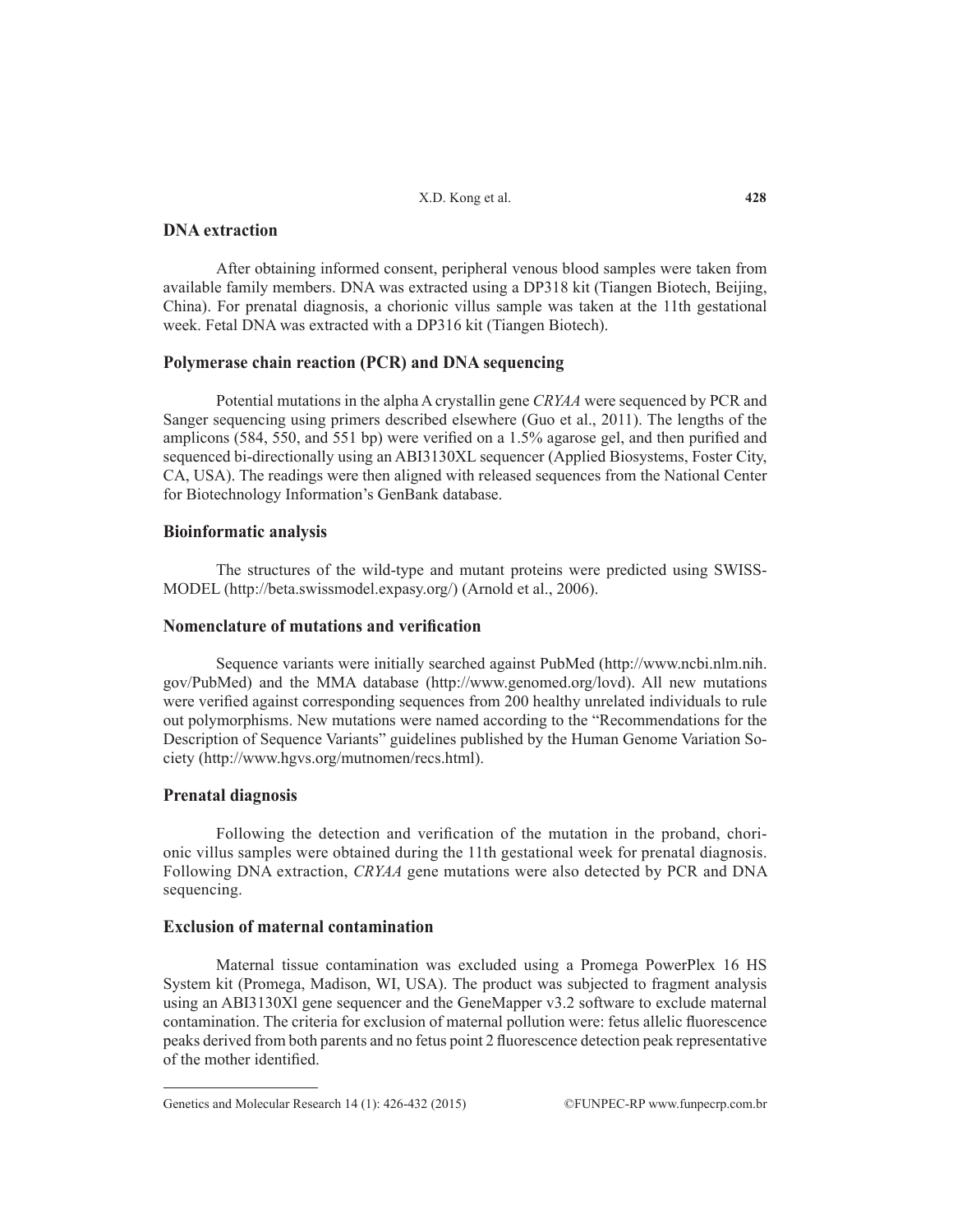# **Follow-up**

After birth, an umbilical cord blood specimen was collected for genetic diagnosis and the neonate was followed-up for 1 year.

# **RESULTS**

# **Ophthalmic examination**

Inspection of the pedigree (Figure 1) suggested a clear autosomal dominant pattern of inheritance. In all patients, the optical section showed a ring with white particles, on which the outer layer was porcelain white and the inner layer was cloudy. Between the opacity zone and the fetal nucleus were concentrically arranged white punctate and spike-like opacities (Figure 2).



**Figure 1.** Pedigree of the family.



**Figure 2.** Slit-lamp photographs of the mother of proband  $(II_1)$ . Left: front view; Right: lateral view of the lens.

Genetics and Molecular Research 14 (1): 426-432 (2015) ©FUNPEC-RP www.funpecrp.com.br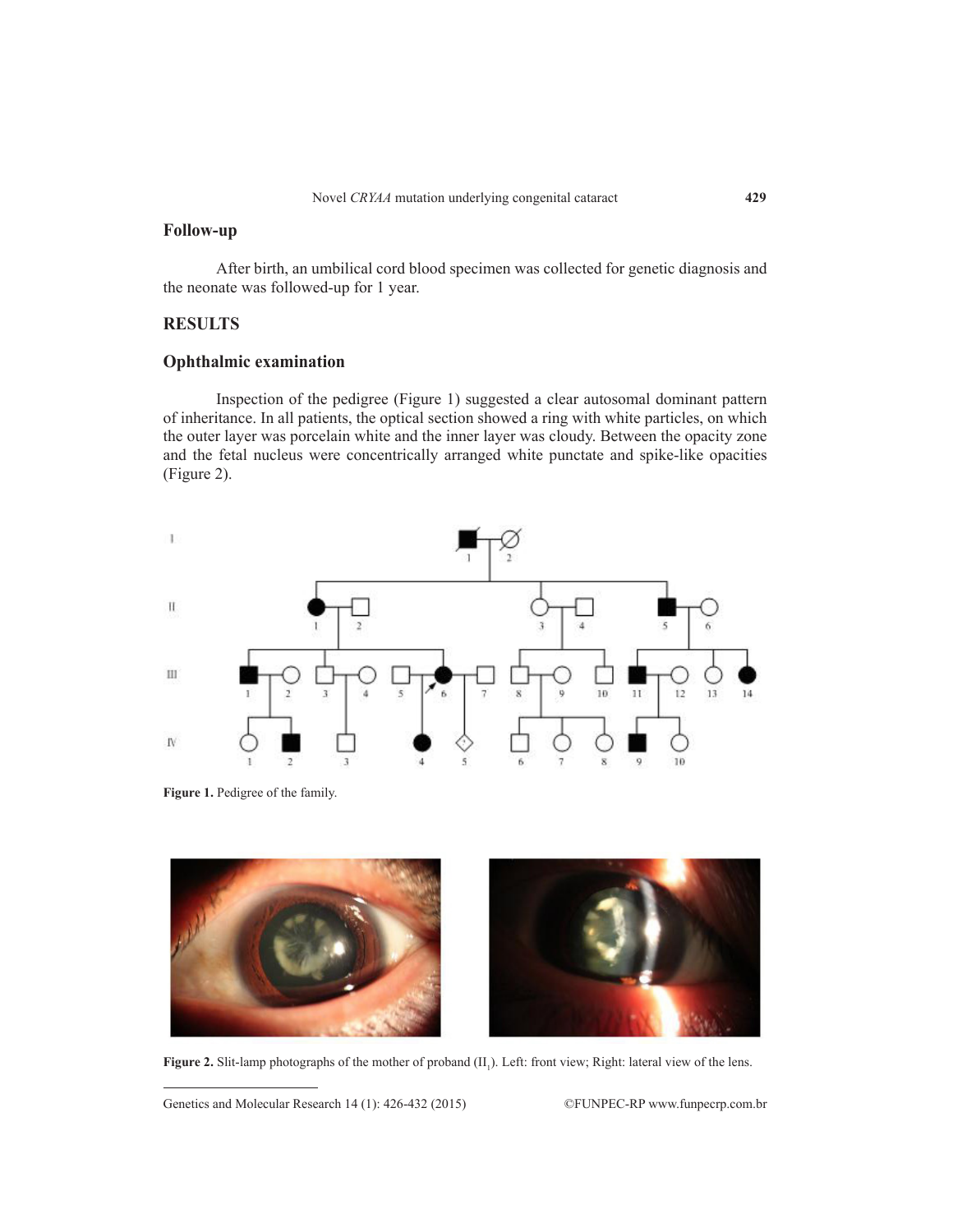X.D. Kong et al.

# **Detection of the mutation**

All patients were found to carry a heterozygous c.246\_248delCGC mutation in exon 3 of the *CRYAA* gene, which caused removal of arginine at position 117 (p.117delR). The same mutation was not found in the 200 healthy individuals. For prenatal diagnosis, DNA sequencing suggested that the fetus did not carry the same mutation (Figure 3). The family decided to carry on with the pregnancy and a baby was born at full term. Genetic testing of umbilical cord blood taken after birth confirmed the result of the prenatal diagnosis. The neonate was followed-up for 1 year, and no cataract symptoms were observed.



**Figure 3. A.** Sequencing of the *CRYAA* gene in the proband has identified a heterozygous c.246\_248delCGC mutation, which resulted removal of arginine at position 117 (p.117delR). **B.** Sequence of phenotypically normal individuals. **C.** Sequence analysis suggested that the fetus did not carry the c.246\_248delCGC mutation but a normal sequence.

Genetics and Molecular Research 14 (1): 426-432 (2015) ©FUNPEC-RP www.funpecrp.com.br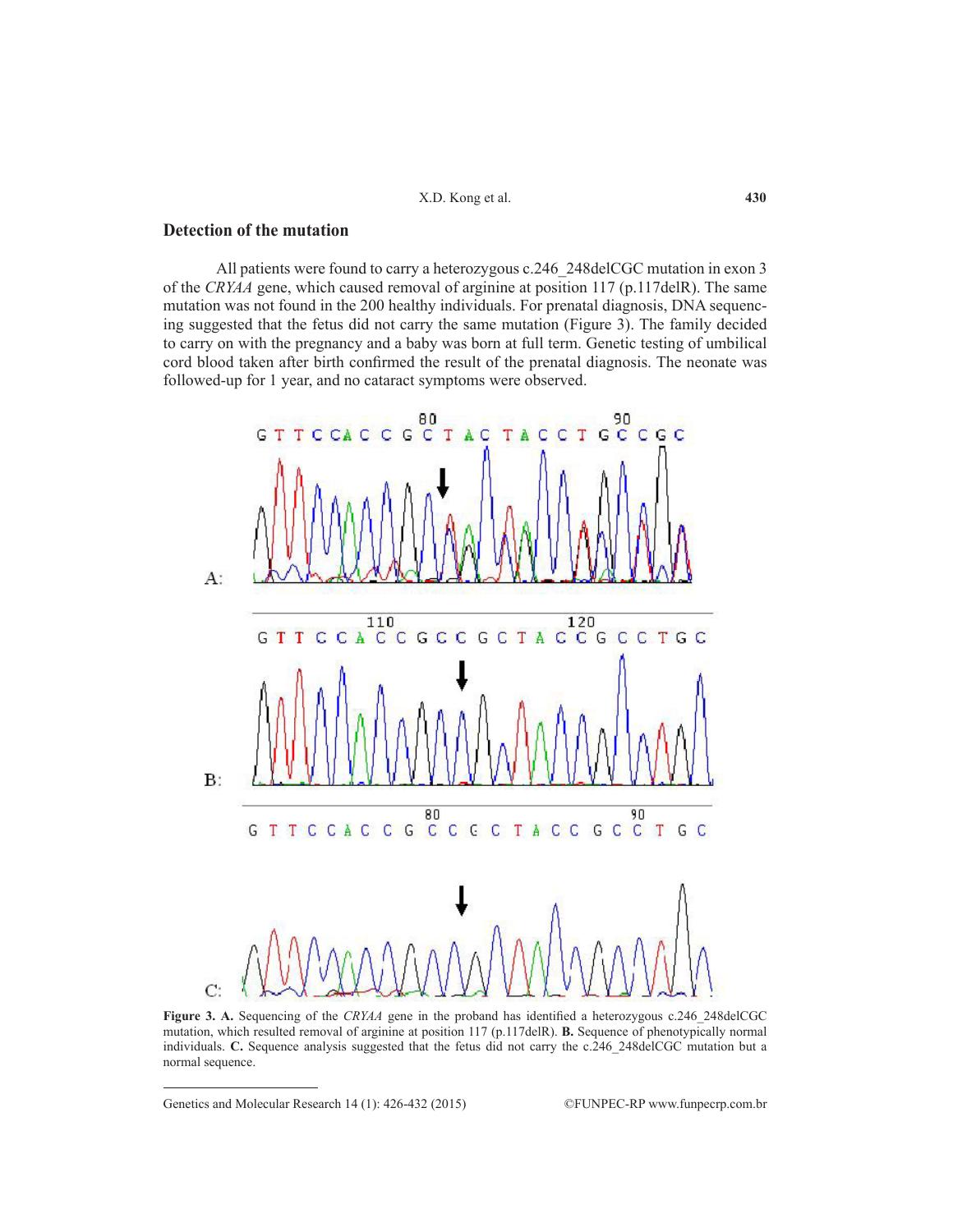# **Bioinformatic analysis**

As revealed by bioinformatic analysis, the removal of arginine from position 117 caused significant changes in the protein structure (Figure 4).



**Figure 4.** Structure of wide-type (left) and mutant (right) Alpha A crystallin as predicted by the SWISS-MODEL (http://beta.swissmodel.expasy.org/) (Arnold et al. 2006).

## **Exclusion of maternal contamination**

As verified using a PowerPlex 16-HS system kit, none of the chorionic villus samples contained maternal contamination.

## **Follow-up**

The baby was born full term. Genetic testing of the umbilical cord blood confirmed the results of the prenatal diagnosis. The neonate was followed-up for 1 year. No cataract symptoms were observed.

## **DISCUSSION**

As the main component of the lens in vertebrates, crystallin is a major structural protein, which constitutes 90-95% of water-soluble crystalline. Regularly arranged proteins confer transparency and diopter to the lens. Human lens crystallins are divided into alpha, beta, and gamma families, among which beta and gamma crystallins are considered to be a superfamily. Alpha crystallins are composed of 2 gene products: alpha-A and alpha-B, with the letters indicating acidic and basic, respectively. Alpha crystallins can be induced by heat shock and are members of the small heat shock protein family. They act as molecular chaperones, although they do not renature proteins and release them in the fashion of a true chaperone. Instead, they hold the proteins in large soluble aggregates consisting of 30-40 subunits, with a 3:1 ratio for the alpha-A and alpha-B subunits (Graw, 2009).

The *CRYAA* gene has been mapped to chromosome 21q22.3 (Hawkins et al., 1987), which comprises 3 exons and encode the alpha crystalline, a protein composed of 251 amino

Genetics and Molecular Research 14 (1): 426-432 (2015) ©FUNPEC-RP www.funpecrp.com.br